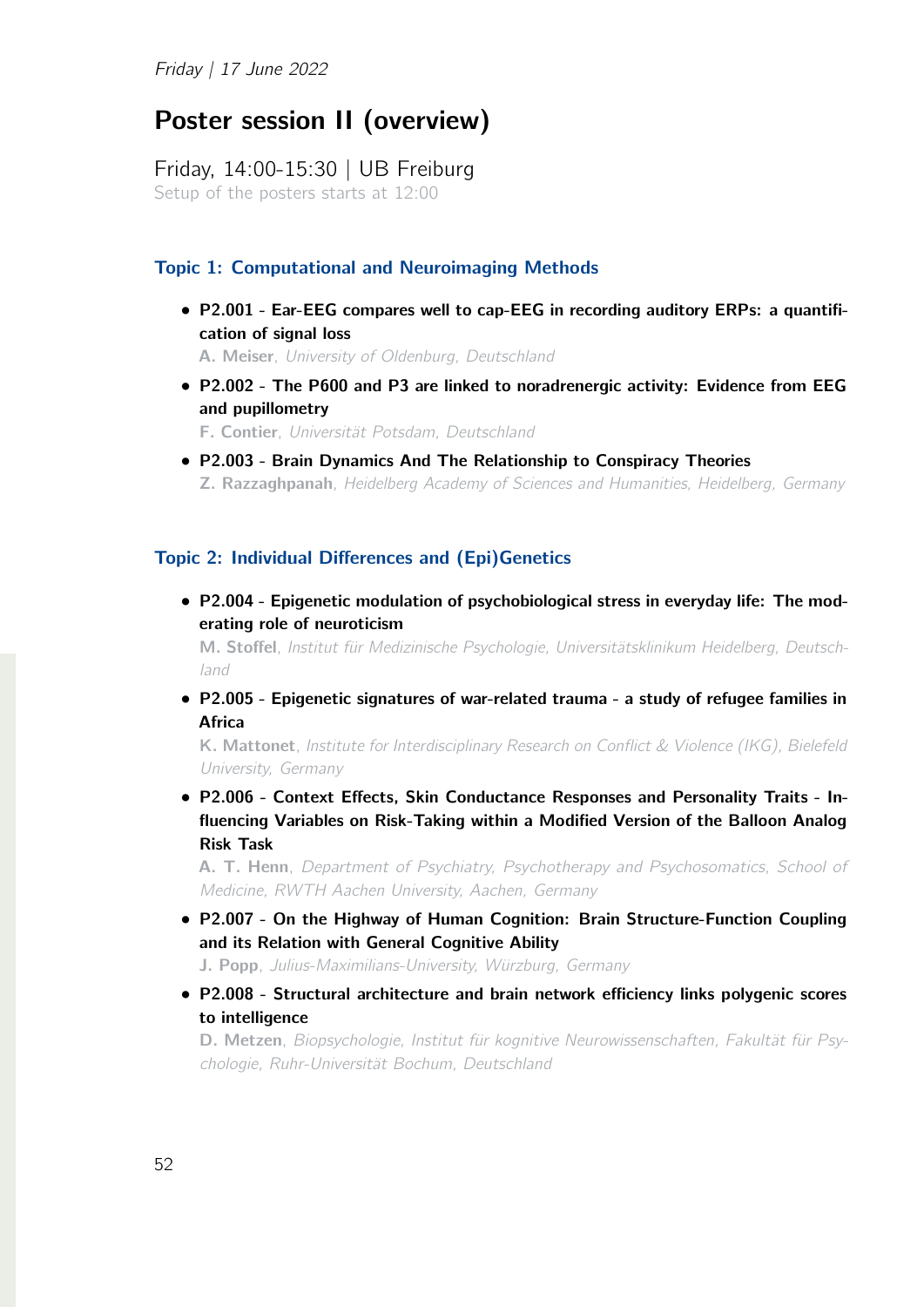*•* P2.009 - Resting-state networks of believers and non-believers: An EEG microstate study

T. Kleinert, *University of Alberta, Canada*

- *•* P2.010 Trait curiosity is associated with schizotypy in human adults T. Steiger, *Universität zu Lübeck, Institut für Psychologie*
- *•* P2.011 From hands to heart: a trend for higher interoceptive accuracy in lefthanded as compared to right-handed female participants

S. Bernard, *University of Luxembourg, Luxemburg*

# Topic 3: Learning, Memory, and Sleep

*•* P2.012 - Exercise-induced increase in cytokine levels correlates with implicit learning in young adults

K. Hötting, *Universität Hamburg, Biologische Psychologie und Neuropsychologie, Deutschland*

*•* P2.013 - Increases in theta power precede successful formation of crossmodal associative memory

J. Ostrowski, *Universitätsklinikum Hamburg-Eppendorf, Deutschland*

*•* P2.014 - Attentional control and pattern reinstatement: on-going processes during long-term memory retrieval

M. Sabo, *Leibniz Research Centre for Working Environment and Human Factors, Germany*

*•* P2.015 - Investigating the functional specialization of human declarative memory subsystems

S. Klinkowski, *University of Tuebingen*

- *•* P2.016 Reactivation of Sequential Head Direction Memory Traces in Humans J. K. Schaefer, *Department of Psychology, Ludwig-Maximilians-Universität München, Munich, Germany*
- *•* P2.017 (Re)learning of self-related beliefs A. Schröder, *University of Lübeck, Deutschland*
- *•* P2.018 Reward responsiveness (BAS) facilitates gaining contingency awareness in appetitive, yet not aversive, conditioning

J. Finke, *Universität Siegen, Deutschland*

*•* P2.019 - Spatio-temporal theta pattern dissimilartiy in superior parietal cortex during memory generalization

H. Heinbockel, *Universität Hamburg, Deutschland*

*•* P2.020 - How far would you go to survive? An Approach-avoidance foraging task in immersive virtual reality

A. Kastrinogiannis, *University Medical Center Hamburg-Eppendorf, Germany*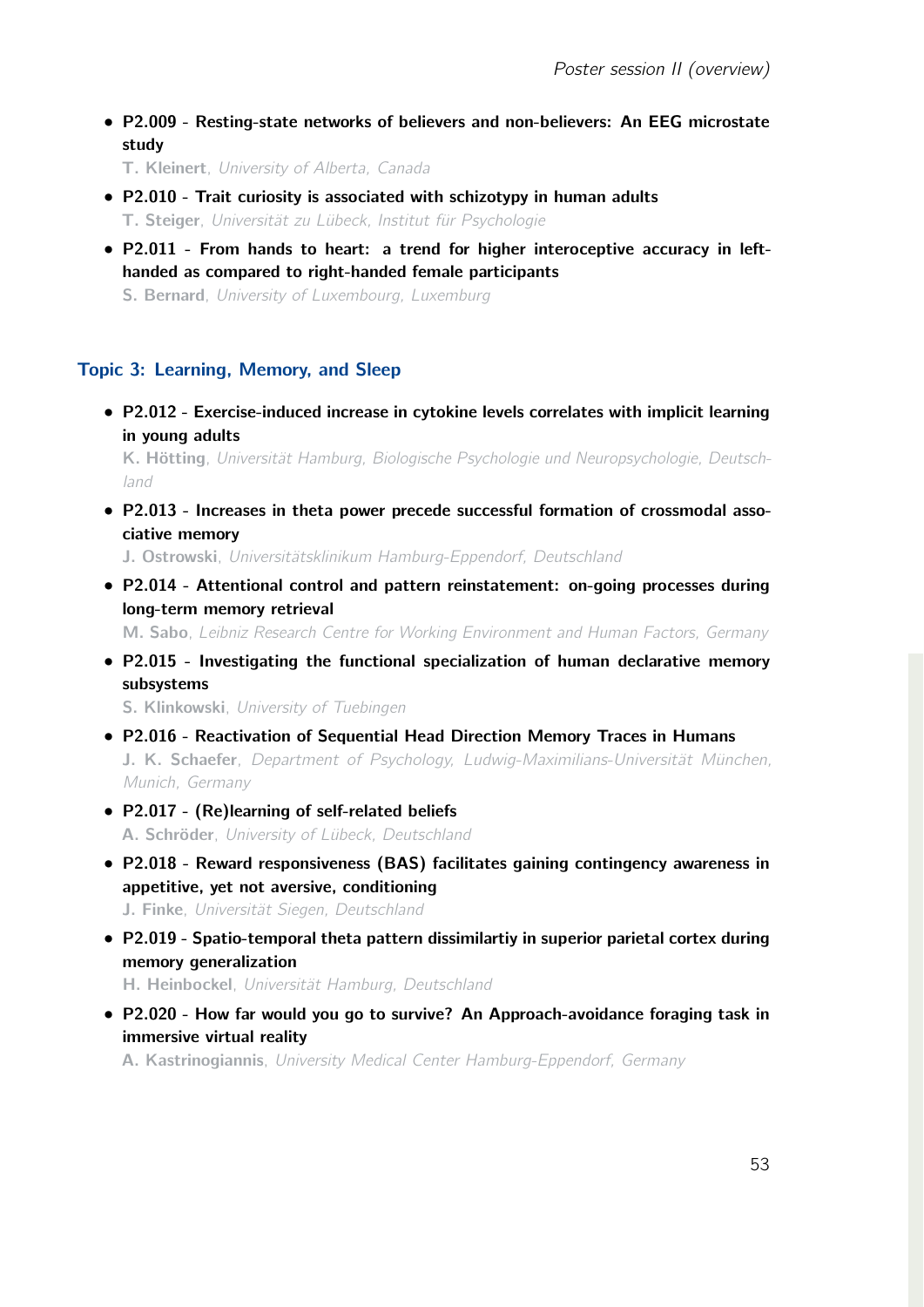*•* P2.021 - The Role of Source Memory for Reward-Motivated Learning

J. Tkotz, *Department of Clinical Psychology, Central Institute of Mental Health, Medical Faculty Mannheim, University of Heidelberg, Mannheim, Germany*

*•* P2.022 - Characterization of slow oscillations and spindles during sleep from the juvenile to the peri-adolescent developmental stage in rats

J. Fechner, *Institut für Medizinische Psychologie und Verhaltensneurobiologie, Universität Tübingen*

*•* P2.023 - Neural signatures of serial dependence emerge during cued selection in working memory

C. Fischer, *Institut für Medizinische Psychologie, Goethe-Universität Frankfurt am Main*

*•* P2.024 - Cerebellar involvement in memory formation

E. Stroukov, *Institut für Psychologie, Abt. Neuropsychologie, Albert-Ludwigs-Universität Freiburg, Germany*

- *•* P2.025 Heuristic-Based Strategic Exploration in Sequential Reinforcement Learning A. M. Brands, *Department Psychologie, Universität zu Köln, Deutschland*
- *•* P2.026 Auditory closed- loop stimulation of slow oscillations and delta waves during sleep

N. Niethard, *Institute of Medical Psychology and Behavioral Neurobiology, University of Tübingen, Tübingen, Germany*

*•* P2.027 - Removal of reinforcement reduces propensity to respond in instrumental learning

E. Ort, *Heinrich-Heine Universitaet Duesseldorf, Deutschland*

*•* P2.028 - Effects of Acute Stress on Item and Source Emotional Memory: an fMRI **Study** 

C. Ventura-Bort, *Department of Biological Psychology and A*ff*ective Science, University of Potsdam, Potsdam, Germany*

*•* P2.029 - Interindividuelle Unterschiede bei der Generalisierung von Extinktionslernen entlang des Spektrums der Trait Anxiety

E. Nazarenus, *Universität Greifswald, Deutschland*

- *•* P2.030 Successful mnemonic discrimination: linked to decreased functional connectivity between hubs in the frontoparietal and default mode network P. Iliopoulos, *Institut für Kognitive Neurologie und Demenzforschung (IKND), Magdeburg, Germany*
- *•* P2.031 Association of Spermidine Blood Levels with Slow-Wave Sleep Physiology S. Wortha, *Department of Neurology, University Medicine Greifswald, Greifswald, Germany*
- *•* P2.032 Identifying sequential memory reactivation during sleep in humans M. Kutlu, *Ludwig Maximilian University of Munich, Germany*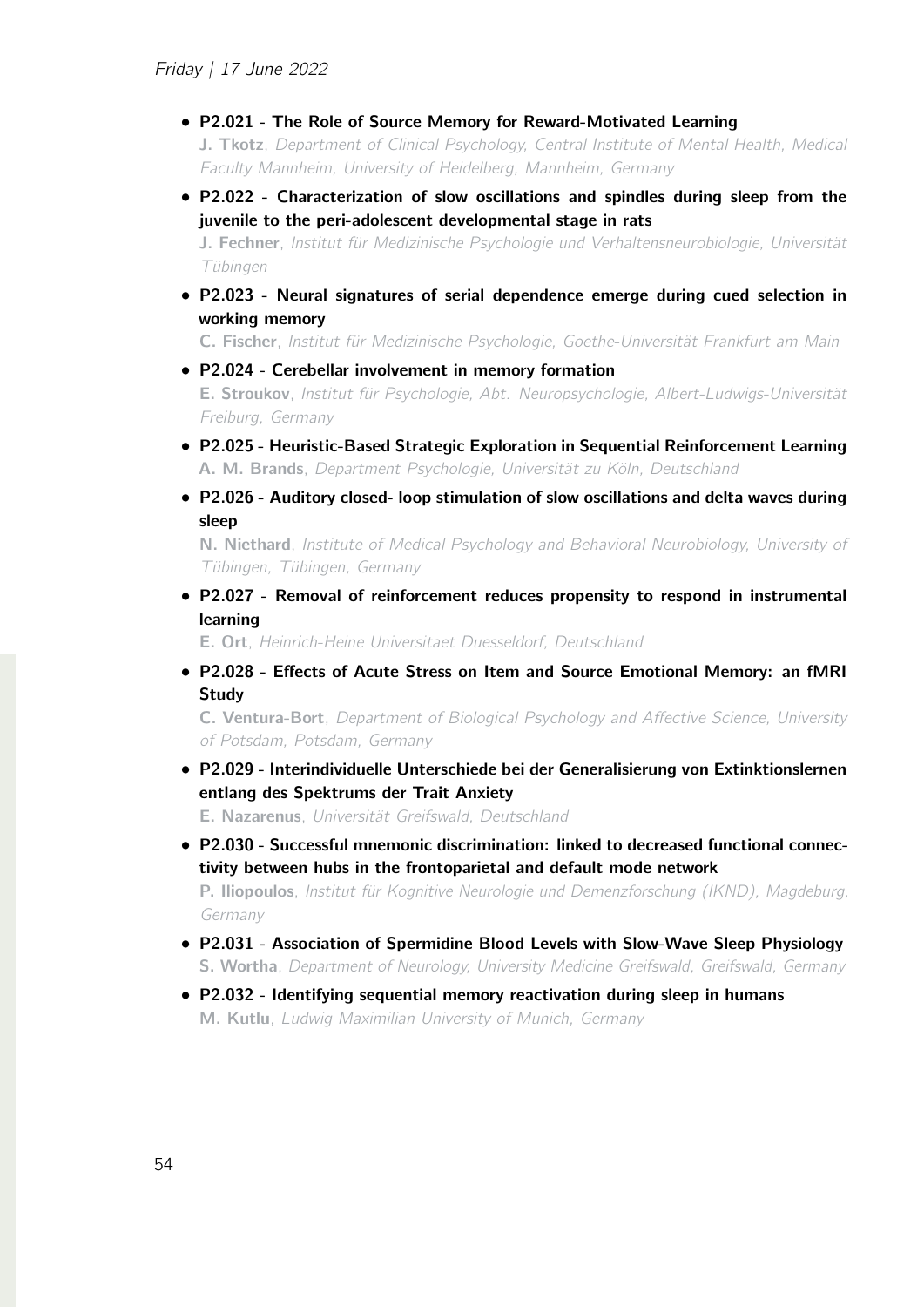*•* P2.033 - The structure of experience: Examining the emergence of value-weighted schematic representations in the mPFC

P. C. Paulus, *Department of Psychology, Neuropsychology, University of Freiburg, Germany*

#### Topic 4: Cognition

*•* P2.035 - Der Einfluss von Reappraisal (Hochregulation) auf Emotionsverarbeitung und emotionale Schmerzmodulation

P. Reicherts, *Lehrstuhl für Medizinische Psychologie und Soziologie, Medizinische Fakultät, Universität Augsburg*

- *•* P2.036 Eye Did This! Sense of Agency in Eye Tracking Tasks J. Gutzeit, *Julius-Maximilians-Universität, Deutschland*
- *•* P2.037 Classifying Cognitive Load in a Quasi-Realistic Scenario Based on Multimodal Neurophysiological Data S. Gado, *Julius-Maximilians-Universität Würzburg, Deutschland*
- *•* P2.038 Identifying Interacting Cognitive and Affective Processes Effects of Emotional Distractions on Different Cognitive Load Levels K. Lingelbach, *Applied Neurocognitive Psychology Lab, Department of Psychology, Carl*

*von Ossietzky University, Oldenburg, Germany*

*•* P2.039 - Conflict related midfrontal theta in an approach avoidance task is independent from midfrontal theta in a Flanker task L. Lange, *Di*ff*erential Psychology & Personality Research, Institute of Psychology, Os-*

*nabrück University*

*•* P2.040 - A non-linear temporal discounting drift diffusion model accurately accounts for rodent choices and response times and yields parameter estimates with high testretest reliability

J. Peters, *Department Psychologie, Universität zu Köln, Deutschland*

- *•* P2.041 Distraction prevents decoding of auditory working memory contents P. Deutsch, *Institut für Medizinische Psychologie, Goethe-Universität Frankfurt*
- *•* P2.042 New insights into the neural correlates of error processing as revealed by the Speeded Inference Game

E. Niessen, *Universität zu Köln, Deutschland*

*•* P2.043 - Using Computational Models of Reinforcement Learning and Choice Frequency to Study Human Habits

S. Nebe, *University of Zurich, Schweiz*

*•* P2.044 - Interaction of negative, visual primes with cognitive control M. Kampa, *Universität Siegen, Deutschland*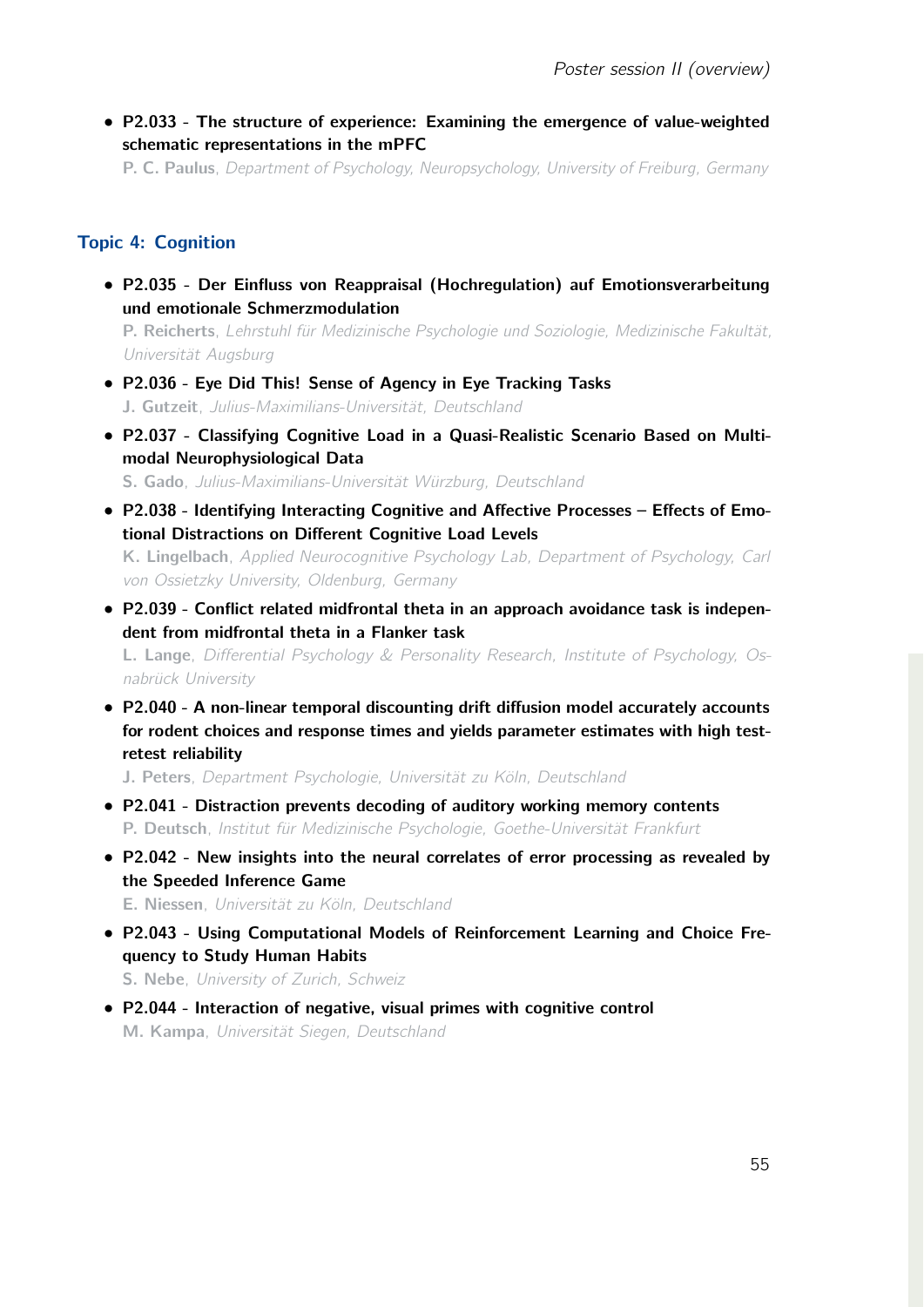*•* P2.045 - Effects of visual appetitive cues on neural reward circuits and intertemporal decision-making

K. Knauth, *Universität zu Köln, Deutschland*

*•* P2.046 - Measuring individual differences in electrophysiological correlates of executive functions

C. Löffler, *Institute of Psychology, Heidelberg University , Germany*

*•* P2.047 - Stress and the cardiac cycle: Influence on conflict processing in a Simon task

L. v. Haugwitz, *Leibniz-Institut für Arbeitsforschung an der TU Dortmund (IfADo), Deutschland*

#### Topic 5: Attention and Perception

*•* P2.048 - Dissociable neuronal mechanism for different crossmodal correspondence effects

C. Jaap, *NeuroImage Nord, Department for Systems Neuroscience, University Medical Center Hamburg Eppendorf*

*•* P2.049 - Spontaneous Necker-cube Reversals are not that Spontaneous – An EEG **Study** 

M. Wilson, *Faculty of Biology, University of Freiburg, Germany*

- *•* P2.050 Effects of emotion and task-relevance on auditory ERPs R. Vormbrock, *Institute of Medical Psychology and Systems Neuroscience, University of Muenster*
- P2.051 The phase of prestimulus alpha oscillations causally modulates the causal prior in multisensory perception

T. Rohe, *Institute of Psychology, Friedrich-Alexander-Universität Erlangen-Nürnberg (FAU), Erlangen, Germany*

*•* P2.052 - SOA-dependent spatial pre-cueing effects of emotional face distractors on target performance and event related potentials

V. Shivani, *University of Bonn, Germany*

- *•* P2.053 Auditory attention in workplace-related complex sound environments M. Rosenkranz, *Neurophysiology of Everyday Life Group, Department of Psychology, University of Oldenburg, Oldenburg, Germany*
- *•* P2.054 Allocating spatial attention in multisensory environments: insights from ERPs and neural oscillations

L. Klatt, *Leibniz Research Centre for Working Environment and Human Factors, Deutschland*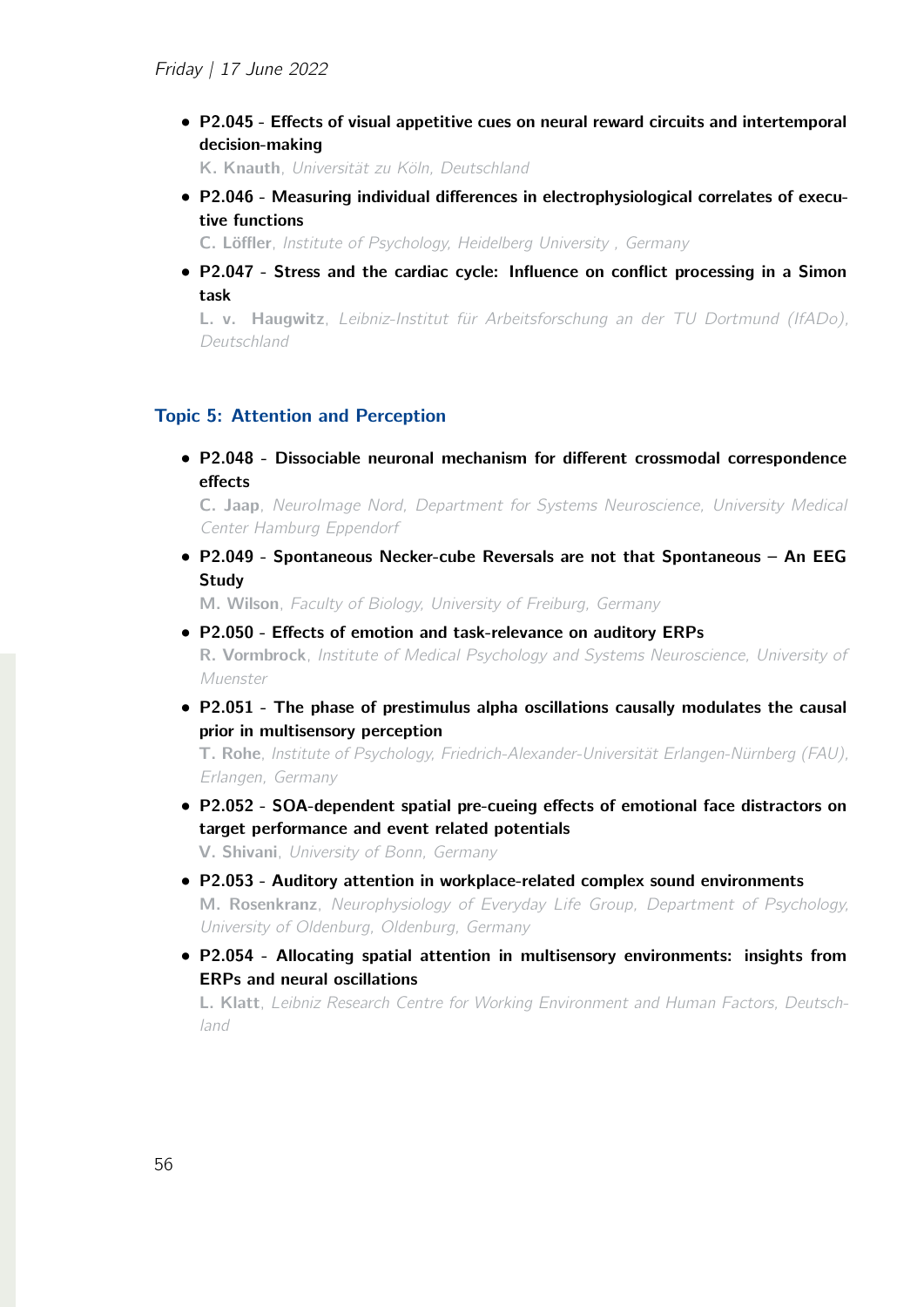- *•* P2.055 Effects of self-generated positive and negative pain-related expectations on pain processing: Multivariate analyses of pre- and post-stimulus EEG activity C. Wittkamp, *Department of Systems Neuroscience, University Medical Center Hamburg Eppendorf Germany*
- *•* P2.056 Effects of inhibitory TMS over visual area V5/MT on visual speech recognition

L. Jeschke, *Technische Universität Dresden, Germany*

- *•* P2.057 The role of conflicting motor plans in sensory attenuation: Comparison of N1 amplitude reduction for sounds elicited by pro- and anti-saccades A. Seidel, *Heinrich-Heine Universität Düsseldorf, Deutschland*
- *•* P2.058 Development of distraction by emotional sounds —between costs of orienting of attention and benefits of arousal

C. Bonmassar, *Leibniz-Institut für Neurobiologie (LIN), Deutschland*

*•* P2.059 - Investigating lip-movement modelling on cortical speech tracking in virtual environments with mobile EEG

M. Daeglau, *Neuropsychology Lab, Department of Psychology, University of Oldenburg, Germany*

- *•* P2.060 Investigating the neural correlates of personally familiar scenes H. Klink, *Friedrich-Schiller-Universität Jena, Deutschland*
- *•* P2.061 Orienting in an uncertain world: pupil-linked neuromodulation and temporal dynamics of expected and unexpected uncertainty A. Marzecová, *Heinrich Heine Universität Düsseldorf, Germany*
- *•* P2.062 Re-analyses of auditory N1 response in an auditory oddball paradigm with slow presentation rate

S. Berti, *Johannes Gutenberg-Universität Mainz, Deutschland*

#### Topic 6: Brain and Periphery, Neuroendocrinology, and Stress

*•* P2.063 - Interoception and pain perception across the menstrual cycle in young healthy women

A. Dierolf, *University of Luxembourg, Department of Cognitive Neuroscience and Behavioral Science; Research Group: Stress, Pain and Gene-Environment Interplay*

*•* P2.064 - The impact of a tailored mindfulness-based program for resident physicians on distress, hair cortisol secretion, and the quality of care: A randomised controlled trial

J. C. Fendel, *Department of Occupational and Consumer Psychology, Institute of Psychology, University of Freiburg, Freiburg, Germany*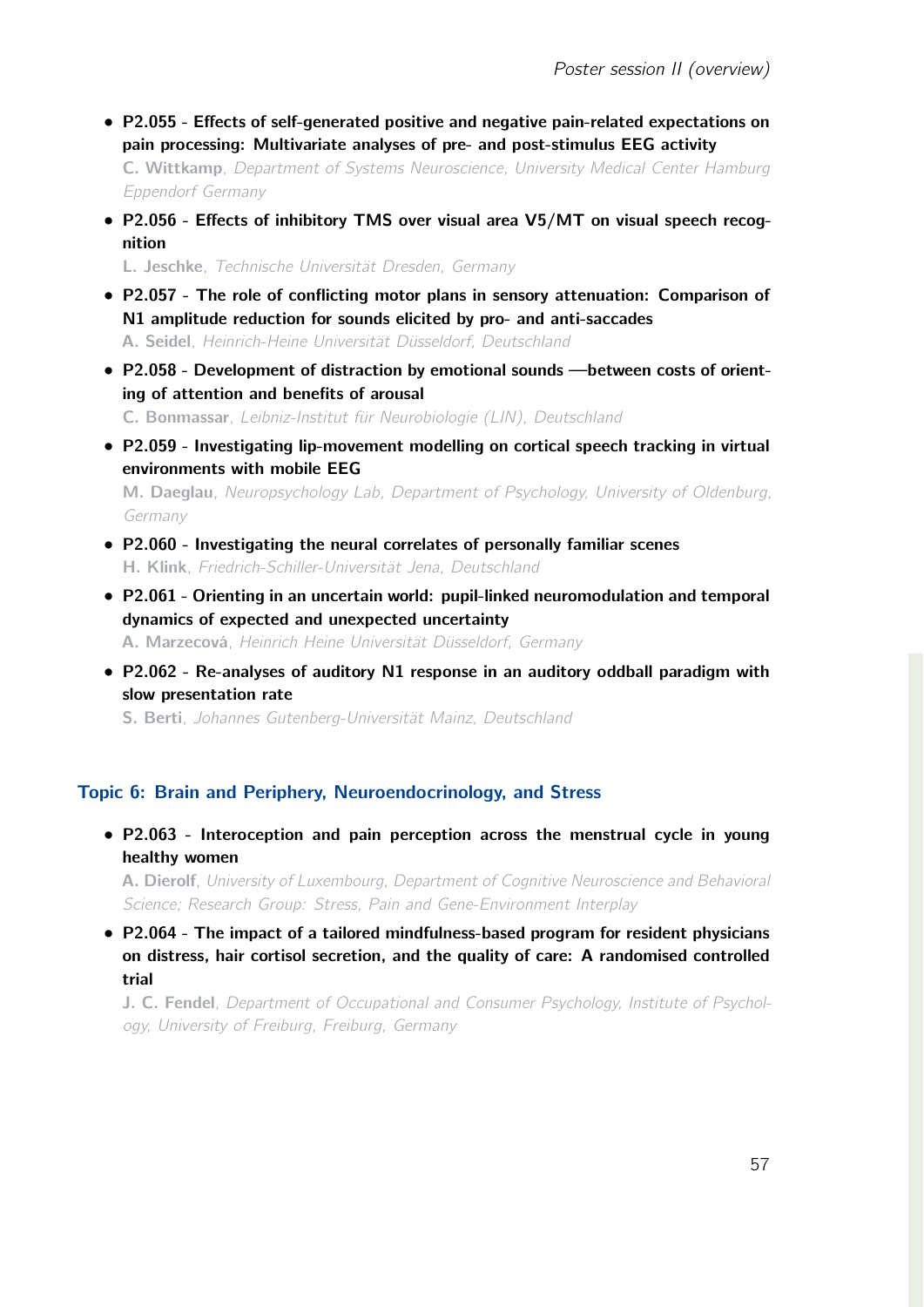*•* P2.065 - Stability and Durability of Human Salivary Alpha Amylase Across Different Storing Conditions

L. S. Pfeifer, *Ruhr-Universität Bochum, Deutschland*

*•* P2.066 - Stress effects on memory retrieval of aversive and appetitive instrumental counterconditioning in men

J. Caviola, *Ruhr-Universität Bochum, Deutschland*

*•* P2.067 - The Influence of a Glucose Administration on Stress Responsivity and Memory After a Socially Evaluated Cold Pressor Test

T. Rüttgens, *Ruhr-Universität Bochum, Institut für Kognitive Neurowissenschaft, Deutschland*

- *•* P2.068 Effects of Chronic Stress on Path Integration O. Akan, *Ruhr-Universität Bochum, Deutschland*
- *•* P2.069 Optimal timing of stress cortisol suppression by oral metyrapone L. Drost, *Universität Trier*
- *•* P2.070 Movement during the Trier Social Stress Test B. Denk, *Department of Psychology, University of Konstanz, Germany*
- *•* P2.071 A pooled mega-analysis on the modulating effect of transcutaneous auricular vagus nerve stimulation (taVNS) on salivary alpha-amylase as indirect noradrenergic marker

M. Giraudier, *Department of Biological Psychology and A*ff*ective Science, Faculty of Human Sciences, University of Potsdam, Potsdam, Germany*

- *•* P2.072 Elimination of salivary cortisol in female and male volunteers H. Schächinger, *Universität Trier, Deutschland*
- *•* P2.073 Stability of Steroids in Hair Samples and Methodological Recommendations for Psychoendocrine Research

J. Eder, *Biopsychology, TU Dresden, Dresden, Germany*

- *•* P2.074 Einfluss von Stress und Kortisolrezeptoren auf Entscheidungsprozesse C. E. Deuter, *Charité Universitätsmedizin Berlin, Deutschland*
- *•* P2.075 Stress effects on top-down vs. bottom-up control of attention M. Larra, *IfADo, Dortmund*

## Topic 7: Social and Environmental Neuroscience

*•* P2.077 - Developing an Autonomous Driving Paradigm for Electrophysiological experiments

M. Weil, *Carl von Ossietzky Universität Oldenburg, Deutschland*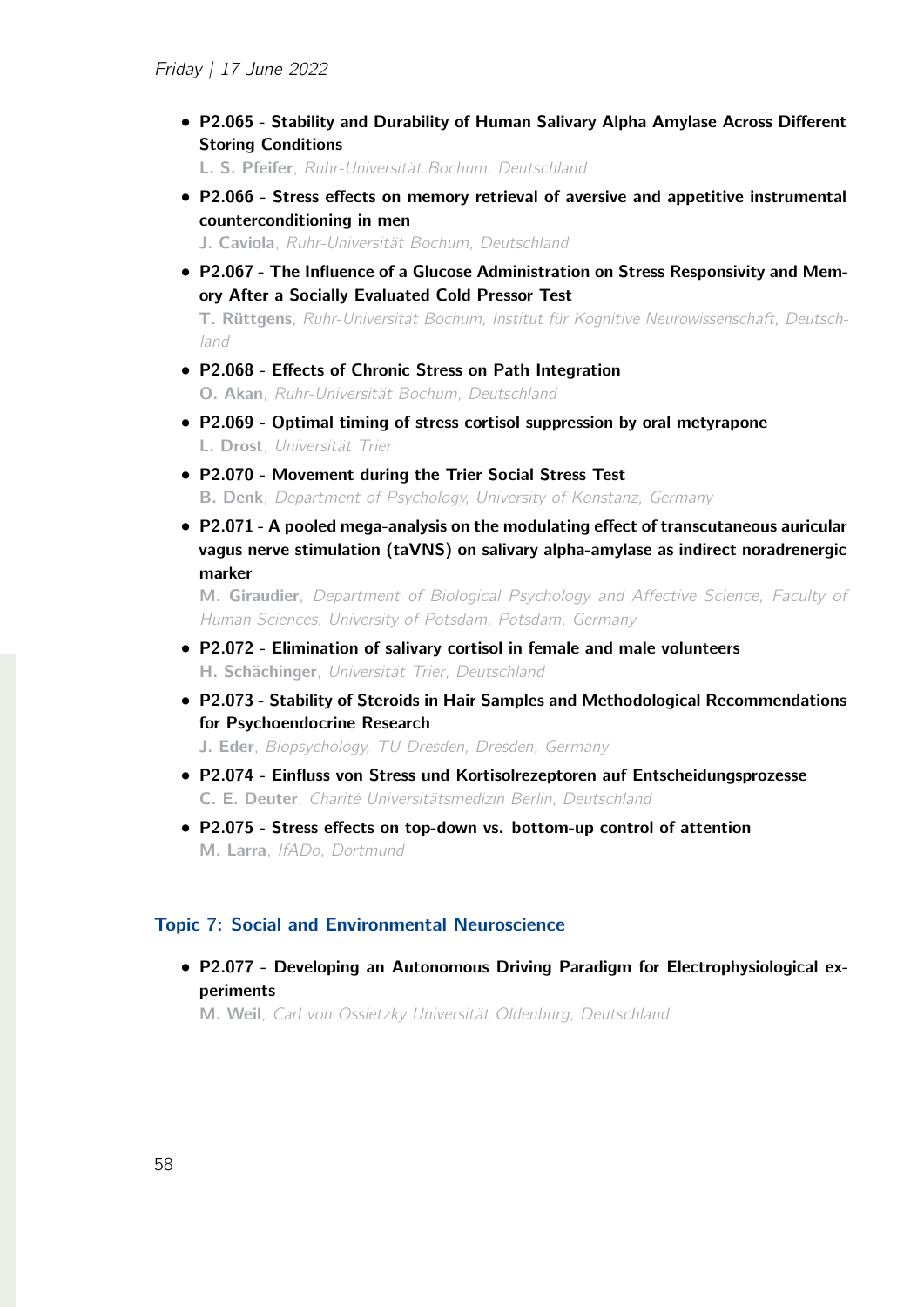*•* P2.078 - Another's pain vs. my gain: Evidence of absence for a causal role of the dorsolateral prefrontal cortex in costly decision-making

H. Hartmann, *Social Brain Laboratory, Netherlands Institute for Neuroscience, Royal Academy of Arts and Sciences, Amsterdam, Netherlands*

- *•* P2.079 Does personal significance impact social modulation?: An EEG Study of Early Auditory Components in Joint Action G. A. L. Montoya, *Hildesheim University, Germany*
- *•* P2.080 My Brain knows Me: Neural Oscillatory Markers for the Self-Prioritization **Effect**

C. Haciahmet, *Universität Trier, Deutschland*

*•* P2.081 - Measuring the effect of familiarity on state anxiety and related changes in heart rate (HR) and heart rate variability (HRV) in everyday life

M. Gründahl, *Center for Mental Health, Department of Psychiatry, Psychosomatics and Psychotherapy, Translational Social Neuroscience Unit, University of Würzburg, Würzburg, Germany*

*•* P2.082 - Hohe Reliabilität der Gehirnaktivierung in einer monetären und einer sozialen Risiko-Aufgabe

S. N. L. Schmidt, *Klinische Psychologie, Universität Konstanz*

- *•* P2.083 Event-related brain potentials of preparing and giving an untruthful response H. Gibbons, *University of Bonn*
- *•* P2.084 Electrophysiological correlates of social feedback processing in healthy and depressive individuals

S. Scholz, *Universität Bielefeld, Deutschland*

*•* P2.085 - Using EEG to measure shared audience engagement during real-life videos against distraction in road traffic

M. Imhof, *Universität Konstanz, Deutschland*

# Topic 8: Development and Ageing

- *•* P2.086 Multimodal prediction of cognitive performance differences in older age C. Krämer, *Institute of Neuroscience and Medicine (INM-1), Research Centre Jülich, Jülich, Germany*
- *•* P2.087 Interrelating differences of structural and functional connectivity in the older adult's brain

J. Stumme, *Institute for Anatomy I, Medical Faculty & University Hospital Düsseldorf, Heinrich Heine University Düsseldorf, Düsseldorf, Germany*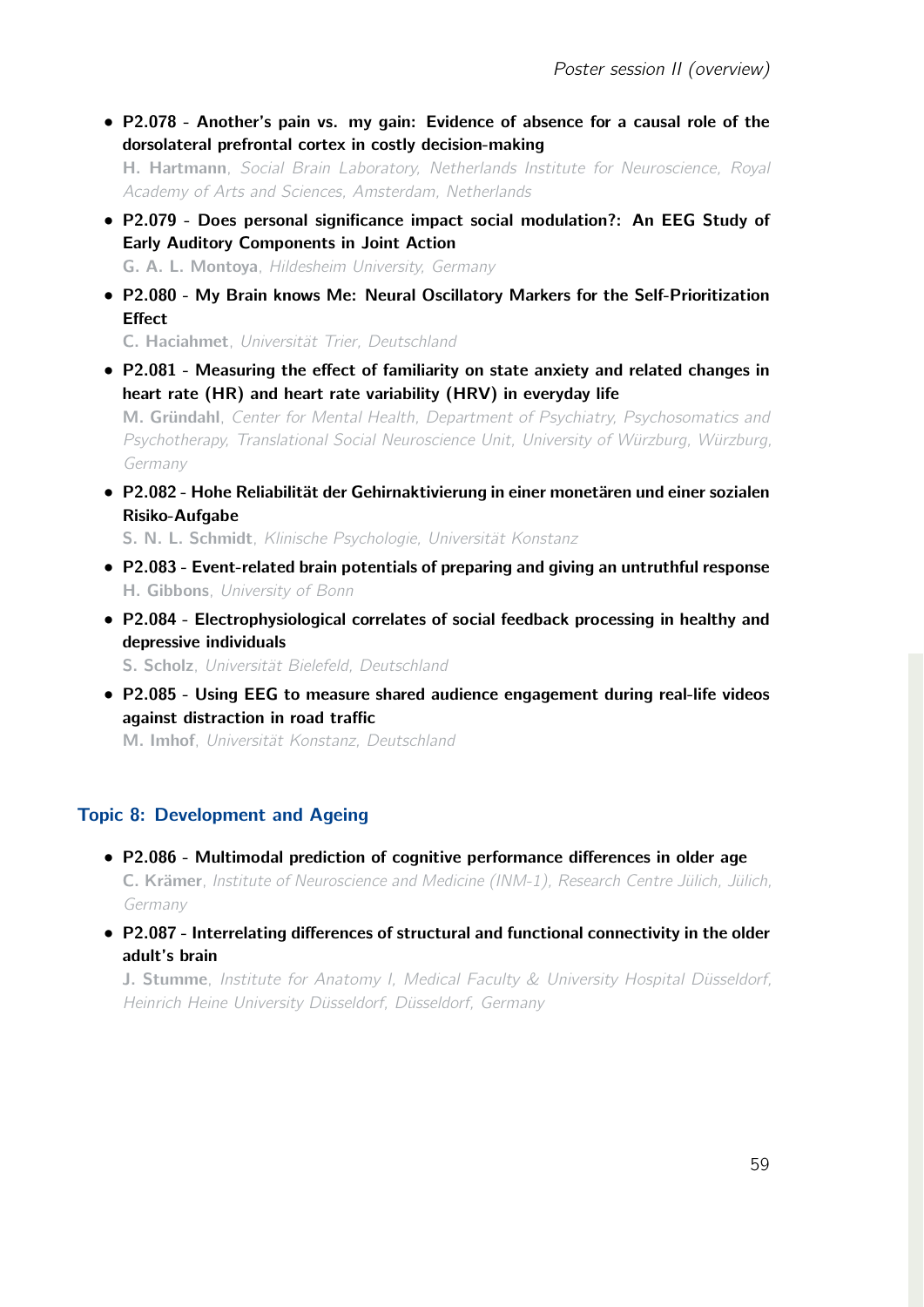*•* P2.088 - Lifestyle-related differences in neurite morphology of white matter tracts in older adults

N. Bittner, *Institute for Anatomy I, Medical Faculty & University Hospital Düsseldorf, Heinrich-Heine-University, Düsseldorf*

- *•* P2.089 Lifespan trajectory of oscillatory power and phase-based connectivity C. Stier, *Clinic of Neurology, University Medical Center Göttingen, Göttingen, Germany*
- *•* P2.090 The Role of Maternal Mental Health on the Development of Infant's Self-Regulation: A prospective longitudinal Study

C. E. Schwarze, *Universität Heidelberg, Deutschland*

- *•* P2.091 Distraction from Pain in Aging the Impact of Acute Stress A. Dierolf, *Universität Luxemburg; Department of Behavioural and Cognitive Sciences; Institute for Health and Behaviour; Stress, Pain, and Gene-Environment Interplay*
- *•* P2.092 Individual Alpha and Theta Frequency Across Age: In Search of Resting-State EEG Markers of Working Memory Capacity P. Khader, *Fresenius University of Applied Sciences*
- *•* P2.093 Locus coeruleus-related insula activation supports implicit learning across the adult lifespan

M. J. Dahl, *Center for Lifespan Psychology, Max Planck Institute for Human Development, 14195 Berlin, Germany*

*•* P2.094 - The neural basis of motor sequence learning in children and adults M. Hille, *Center for Lifespan Psychology, Max Planck Institute for Human Development, Germany*

# Topic 9: Disorders and Interventions

*•* P2.095 - Direct subthalamic nucleus stimulation influences speech and voice quality in Parkinson's disease patients

S. Frühholz, *University of Zurich, Schweiz*

*•* P2.096 - Verbal memory performance in euthymic patients with bipolar disorder – a reflection of mood?

T. D. Meyer, *McGovern Medical School, Psychiatry & Behavioral Sciences, UT Health, Houston, TX, USA*

*•* P2.097 - Larger N170 after Sad Faces in Individuals with Elevated Depressive Symptoms in a Facial Oddball Task

K. Riepl, *University of Würzburg, Würzburg, Germany*

*•* P2.098 - Potential use of the cEEGrid EEG for Tactile Brain-Computer Interfaces M. Eidel, *Universität Würzburg, Deutschland*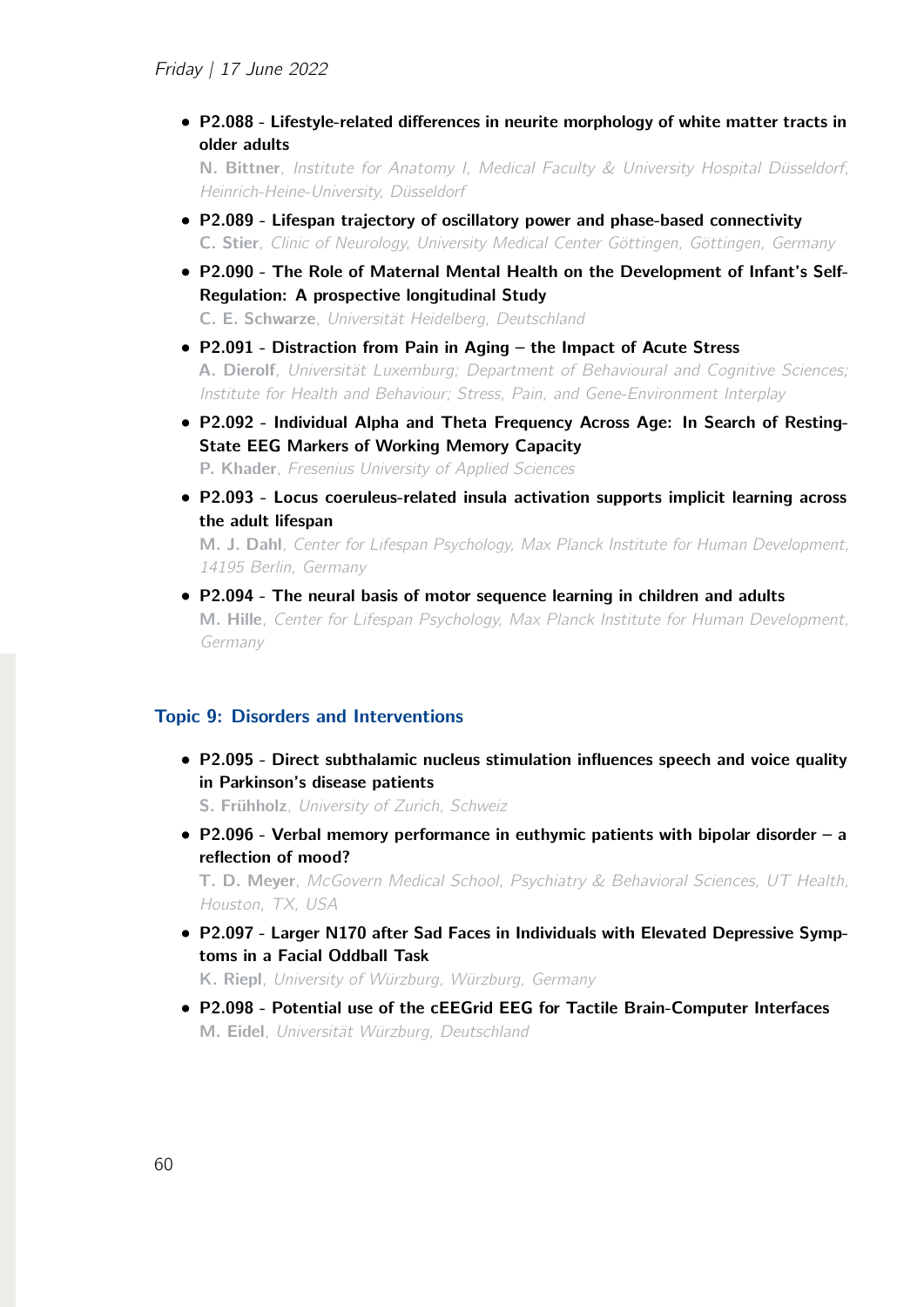*•* P2.099 - Verbale Gewalt in Institutionen: Zusammenhänge mit erlebter Diskriminierung und Depressivität

F. Hauck, *Lehrstuhl für Gesundheitspsychologie, Friedrich-Alexander-Universität Erlangen-Nürnberg, Deutschland*

*•* P2.100 - Primed to Fail? An fMRI Study of Emotion Recognition After Affective Priming in Schizophrenia

A. H. J. Sahm, *Universität Konstanz, Deutschland*

- *•* P2.101 Tonic pupil dilation during sustained attention in children with ADHD U. Schöllkopf, *Neurocognitive Development, Leibniz Institute for Neurobiology, Magdeburg, Germany*
- *•* P2.102 Chronic pain and its influence on Creative Ideation: An EEG study D. A. Gubler, *Unversity of Bern, Schweiz*
- *•* P2.103 Is the decrease in bodily response to negative auditory chills specific to insula damage?

L. M. Witt, *Functional Imaging Unit, Center for Diagnostic Radiology, University of Greifswald, Greifswald, Germany*

- *•* P2.104 Social Skills following Deep Brain Stimulation in Treatment-Resistant Depression: An explorative study H. Kilian, *Abteilung für Interventionelle Biologische Psychiatrie, Department für Psychische Erkrankungen, Klinik für Psychiatrie und Psychotherapie, Uniklinikum Freiburg*
- *•* P2.105 Reduced modulation of frowning muscle activity in stroke patients during an emotion induction paradigm

K. Klepzig, *University Medicine Greifswald*

*•* P2.106 - Meta-analysis of convergent macro- and microstructural white matter alterations in patients with Alcohol Use Disorder

C. Spindler, *Department of Psychology, Faculty of Human Sciences, Medical School Hamburg, Am Kaiserkai 1, 20457 Hamburg, Germany*

- *•* P2.107 An EEG Test Battery for the Early Diagnosis of Alzheimer's Disease J. M. Meixner, *Department of Psychology, Brandenburg Medical School Theodor Fontane, Neuruppin, Germany*
- *•* P2.108 Heart rate variability and attentional control in premenstrual syndrome B. L. Blaser, *University of Potsdam, Deutschland*
- *•* P2.109 Belief formation in depression: reduced integration of positive feedback for self but not other-related information

N. Czekalla, *Department of Psychiatry, University of Lübeck, Deutschland*

*•* P2.110 - Anhedonia Relates to Reduced Reward Anticipation in the Striatum in Patients with Major Depression

A. Daniels, *Charité – Universitätsmedizin Berlin, Department of Psychiatry and Neurosciences | CCM*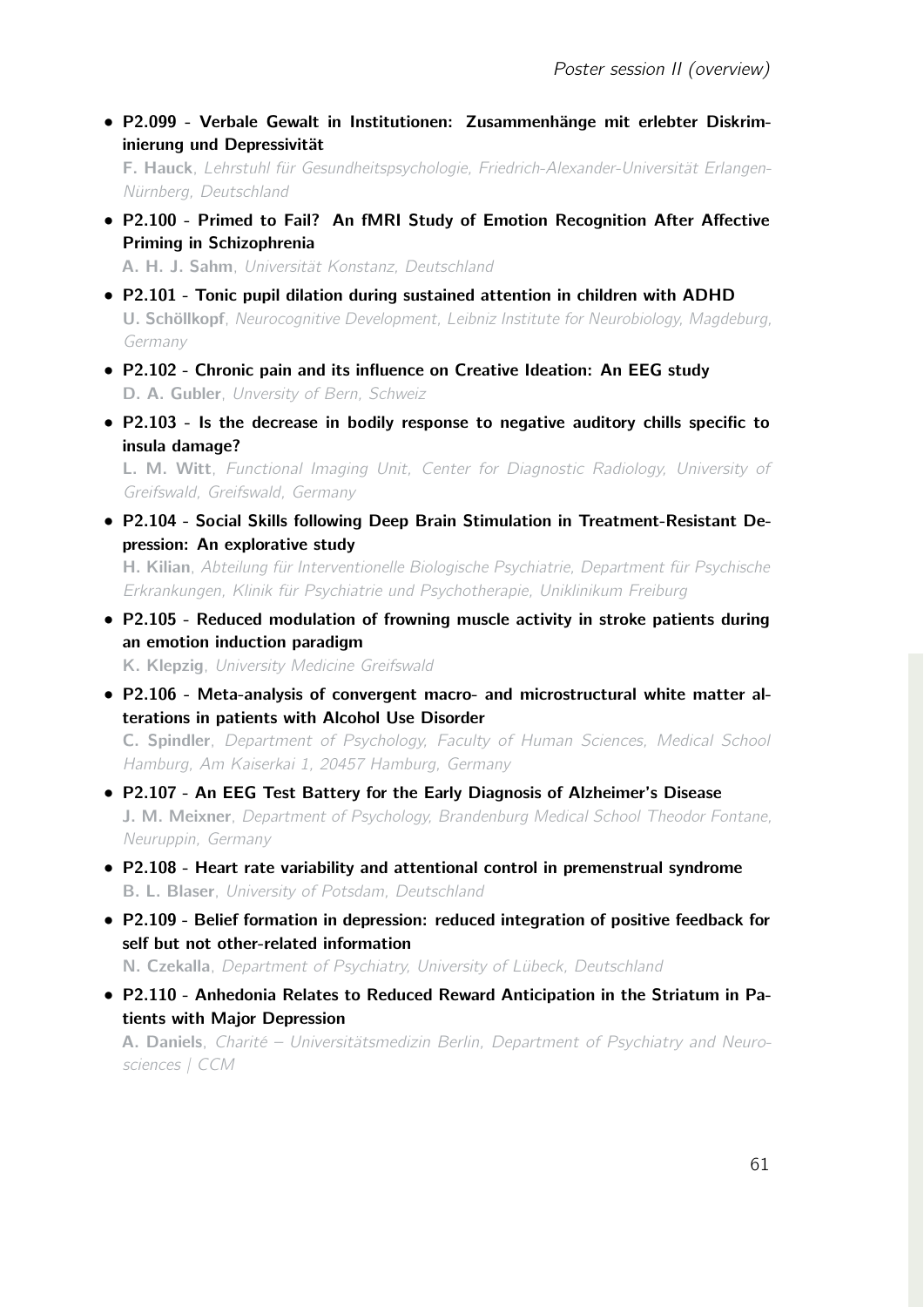*•* P2.111 - Mindfulness-based instruction to improve real-time fMRI neurofeedback efficiency in problematic alcohol use

J. Zhang, *Department of Clinical Psychology, Central Institute of Mental Health, Medical Faculty Mannheim, Heidelberg University, Mannheim, Germany*

- *•* P2.112 Heart Rate and Heart Rate Variability in Patients With Obsessive-Compulsive Disorder and Healthy First-Degree Relatives F. Jüres, *Department of Psychology, Humboldt-Universität zu Berlin, Germany*
- *•* P2.113 Using mind control to modify cue-reactivity in AUD: The impact of mindfulnessbased relapse prevention on real-time fMRI neurofeedback to modify cue-reactivity in alcohol use disorder

A. Aslan, *Department of Addiction Behavior and Addiction Medicine, Central Institute of Mental Health, Medical Faculty Mannheim, Heidelberg University, Mannheim, Germany*

*•* P2.114 - Benefits of Caffeine augmentation in Electroconvulsive therapy M. D. Ridder, *Universitäre Psychiatrische Kliniken (UPK) Basel, Schweiz*

# Topic 10: (Brain) Stimulation

*•* P2.115 - The Modulation of Attentional Control and Prospective Memory with Non-Invasive Brain Stimulation in Older Adults

N. Schmidt, *University Hospital of Old Age Psychiatry and Psychotherapy, University of Bern, Switzerland*

*•* P2.116 - Does Transcranial Alternating Current Stimulation at Alpha Frequency Induce Similar Alterations in Theory of Visual Attention Cognitive Functions as Video Games?

Y. Hilla, *Ludwig-Maximilians-Universität, Department Psychologie, Biologische Psychologie, Deutschland*

#### Topic 11: Affective Neuroscience

*•* P2.118 - Measuring the neural correlates of real-life fear using virtual reality and mobile EEG

J. Packheiser, *Netherlands Institute for Neuroscience, Deutschland*

- *•* P2.119 Priming-Effekte auf subjektive und mimische Schmerzreaktionen P. Göller, *Medizinische Psychologie und Soziologie, Universität Augsburg*
- *•* P2.120 Kodierung individueller Belohnungswerte visueller sexueller Stimuli in Striatum und OFC

S. Klein, *JLU Gießen, Deutschland*